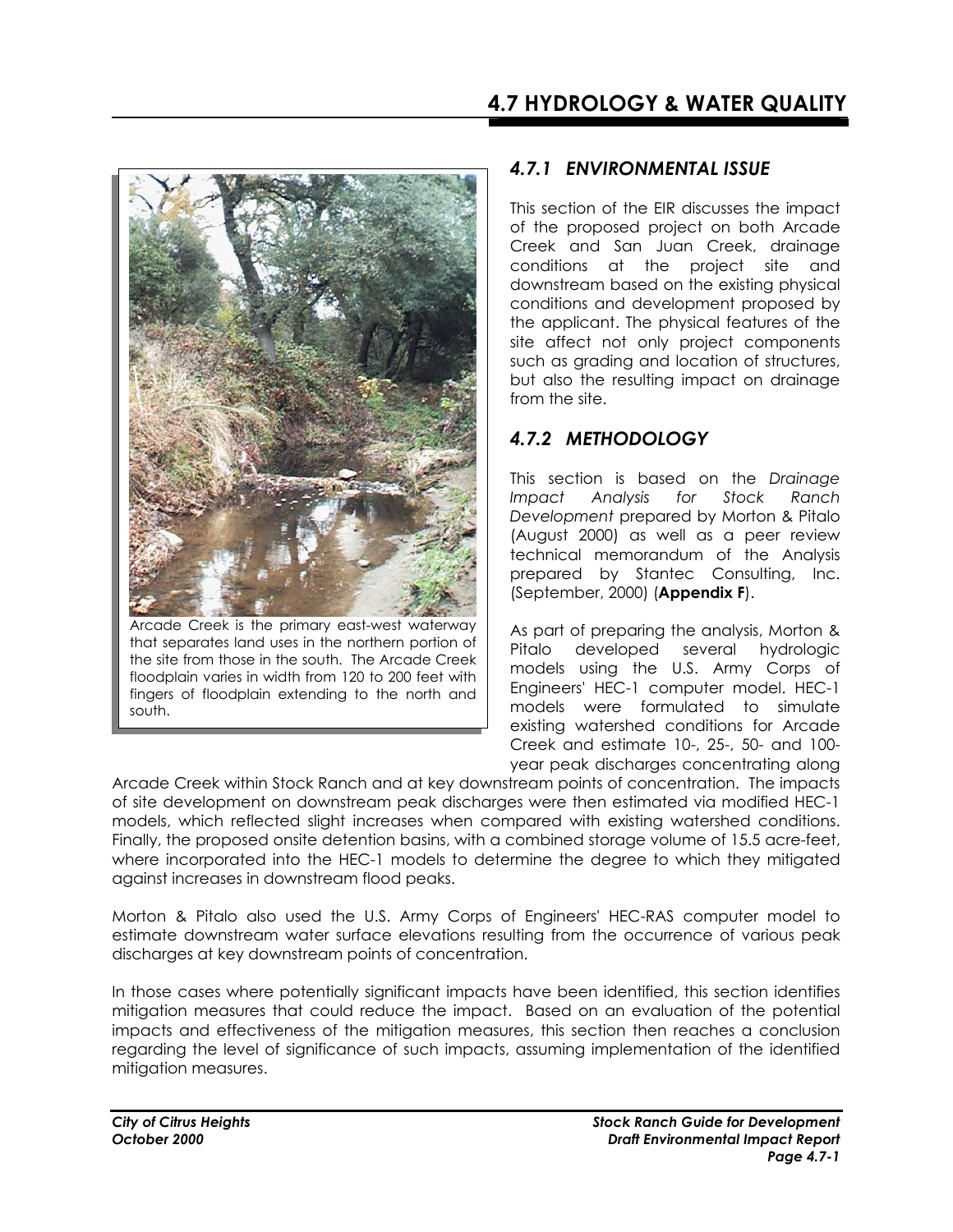In addition to the Morton & Pitalo and Stantec studies, the City of Citrus Heights commissioned a "Detention Facility Analysis" by the firm of MHM to analyze various storm detention scenarios. This study does not affect the conclusions of the Morton & Pitalo or Stantec studies, but is included in the appendices as an informational item.

# *4.7.3 SIGNIFICANCE CRITERIA*

The CEQA Initial Study Checklist form has been used to establish impact standards for this section. Implementation of the project would result in significant hydrology and drainage impacts if the project would result in any of the following:

- 1) Violate any water quality standards or waste discharge requirements.
- 2) Substantially deplete groundwater supplies or interfere substantially with groundwater recharge such that there would be a net deficit in aquifer volume or a lowering of the local groundwater table level (e.g., the production rate of pre-existing nearby wells would drop to a level which would not support existing land uses or planned uses for which permits have been granted).
- 3) Substantially alter the existing drainage pattern of the site or area, including through the alteration of the course of a stream or river, in a manner that would result in substantial erosion or siltation on- or off-site.
- 4) Substantially alter the existing drainage pattern of the site or area, including through the alteration of the course of a stream or river, or substantially increase the rate or amount of surface runoff in a manner that would result in flooding on- or off-site.
- 5) Create or contribute runoff water that would exceed the capacity of existing or planned stormwater drainage systems or provide substantial additional sources of polluted runoff.
- 6) Otherwise substantially degrade water quality.
- 7) Expose people or structures to a significant risk of loss, injury or death involving flooding.
- 8) Place within a 100-year flood hazard area structures that would impede or redirect flood flows.

# *4.7.4 EXISTING SETTING AND BACKGROUND*

### **Physical Characteristics and Setting of the Project Site**

The Stock Ranch project site encompasses 129 acres within the City of Citrus Heights. A prominent feature of the site is Arcade Creek, one of Citrus Heights' primary waterways, and a smaller creek, San Juan Creek. Arcade Creek enters at the mid-section of the property from the east. All streams in the City generally flow west, draining into Arcade Creek that ultimately drains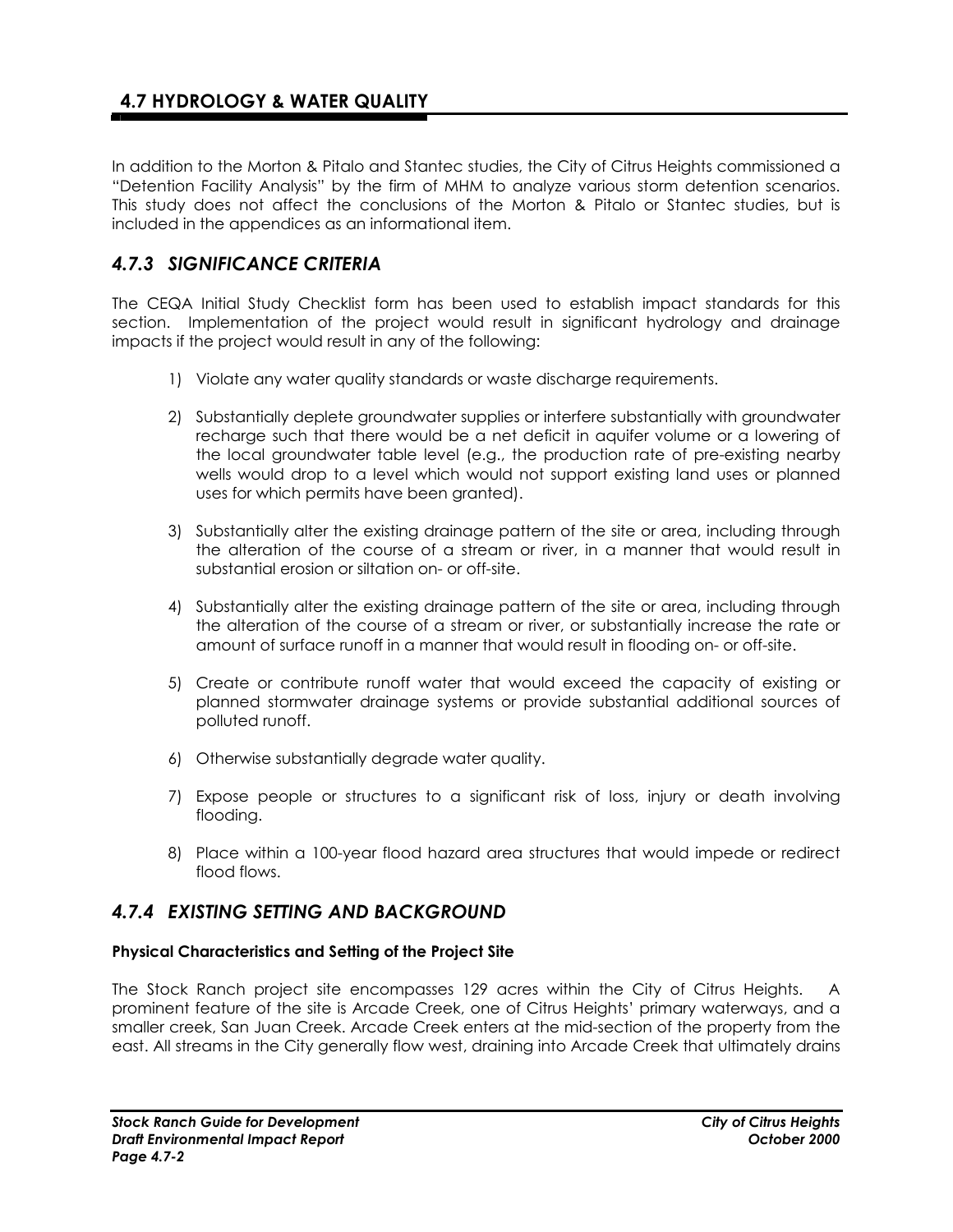into the Sacramento River. Arcade Creek, and associated San Juan Creek, drain the southern portion of Citrus Heights.

Arcade Creek meanders across the site to the western property line as an incised channel with eight foot high, deeply cut banks. It has an average width of 20-feet and is heavily vegetated with trees along its high banks.

A portion of San Juan Creek enters the property from the east through heavy oak woodland tree cover. The creek channel is deeply incised with 8-12 feet high cut banks. The width varies from 12-25 feet with an average of 15-feet. The downstream portion of San Juan Creek converges with Arcade Creek within the Stock Ranch project area. The climate of the Sacramento Valley Area is Mediterranean in character, consisting of wet winters and dry summers. The region's rainy season generally extends from November to March, with relatively dry conditions for the balance of the year.

### **Site Drainage**

The Arcade and San Juan Creeks within the site are key components of the site's storm drainage system. Currently, runoff from the property discharges to both Arcade and San Juan Creeks. The *City of Citrus Heights General Plan Draft Environmental Impact Report* (Citrus Heights, 2000b) noted that Arcade is a primary waterway while San Juan is a smaller creek. Both creeks were analyzed in the Morton & Pitalo Study assuming the full development of the entire property.

All of the storm water runoff from the site as well as the City is eventually discharged to the Sacramento River.

Three tributary drainages on-site feed into Arcade Creek. Two enter from the north and one enters from the south. The tributary drainages on the Stock Ranch property generally consist of a combination of incised channels and vegetated swales with no associated riparian tree cover or with moderate to dense riparian tree cover (General Plan Background Report, 1999). However, there is riparian vegetation associated with the westernmost drainage. There is also riparian vegetation associated with westernmost drainage.

The large tributary drainage, with an average width of eight feet, accesses the site in the north westernmost corner through a culvert under Auburn Boulevard and connects with the downstream end of tributary drainage two before entering Arcade Creek. The second tributary drainage enters the site though a culvert under Auburn Boulevard as a five to eight foot wide vegetated swale and broadens out at the midsection of the site to a 10-foot wide vegetated swale. The third tributary enters at the southern end of the site through culverts, which carry the drainage under paved and developed areas. At its downstream end, the third tributary becomes a three-foot wide incised channel as it joins Arcade Creek.

The large tributary is at the northwest corner of the project. The secondary tributary is at the midsection of the site, and the third tributary drains the southern portion of the site through culverts. A sedimentation basin carries drainage under paved and developed areas serving south of the creek.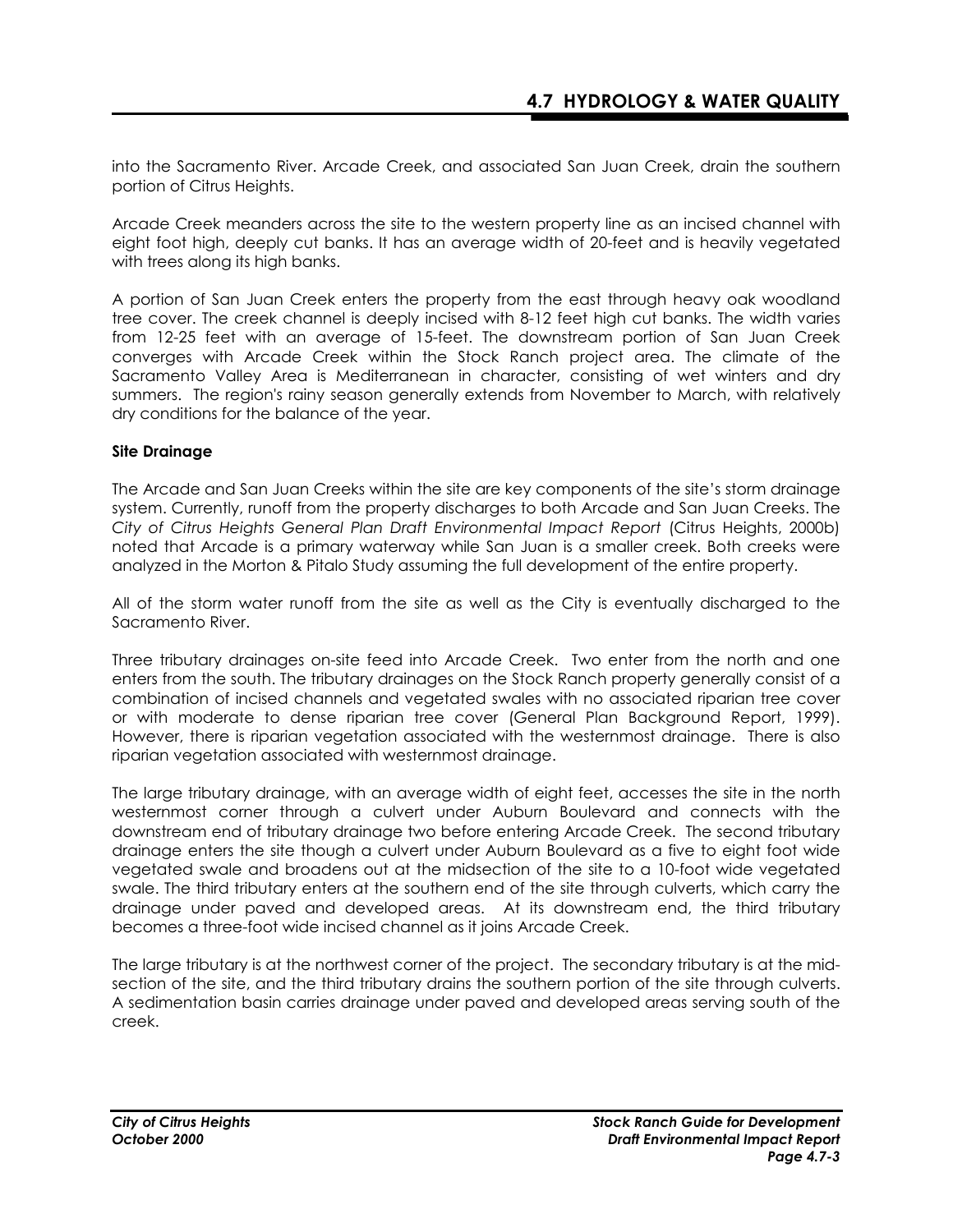## **Flooding**

Flooding is defined as an overflowing of normally dry land, often after heavy rain. Flooding occurs when the capacities of streams and storm drainage facilities is exceeded. Arcade Creek has a relatively small hydraulic capacity and can be quickly overwhelmed during severe storm runoff events resulting in the overflowing of stream channel banks and the temporary inundation of floodplains and connected low lying areas.

Portions of the project site are located within the 100-year floodplain (FEMA, 1998). The 100-year floodplain is used to identify unacceptable safety hazards and indicates the geographic area having a one percent chance of being flooded in any given year. Portions of the project site adjacent to the creek are within the 100-year floodplain and could increase the flood hazard to adjacent properties. However, certain measures can be proposed to ensure that the proposed development is brought to a less than significant level. There have been previous flooding problems associated with the Arcade Creek. According to Morton and Pitalo, the 100-year base flood elevations for both Arcade Creek and San Juan Creek were determined based on post-development conditions, and then compared with the existing 100-year base flood elevations.

During periods of heavy or prolonged rains, Arcade Creek, below Stock Ranch, reaches levels that cause flooding to streets and structures. During the public input process, many residents recounted personal histories of flooding and asked if the development of Stock Ranch could help reduce their problem. Of particular interest to the residents of Crosswoods, the housing development west of and downstream from the Stock Ranch, is how development will impact them.

The City is provided flood control and management services by the Sacramento County Public Works Agency, Department of Water Resources (SCDWR). The SCDWR has estimated that over 100 residences located near Arcade Creek between Stock Ranch and the west boundary of the City of Citrus Heights would be subject to flooding during a 100-year storm under existing conditions.

### **Water Quality**

**Surface Water Quality:** Surface water quality is chiefly influenced by surrounding land uses. Urban runoff includes surface drainage from residential and commercial land uses, including landscape irrigation, surface cleaning, swimming pool draining, and other similar activities. Additionally, storm water discharge into the creek system of Citrus Heights conveys precipitation from areas of saturation or impermeable surfaces to low lying collection areas and creeks. These storm water flows in an urban area often includes contaminants collected from surrounding land uses. Both urban runoff and storm water discharges influence the quality of surface water. A sedimentation water quality basin will be constructed on the north side of the creek to cleanse run off before entering the creek.

Arcade Creek has been identified as not meeting the water quality standards for common insecticide (chlorpyrifos) as set forth in the Federal Clean Water Act and has been included in the California 1998 Section 303(d) list maintained by the Environmental Protection Agency (EPA, 1998). The Creek has been identified as a medium priority water body for the development and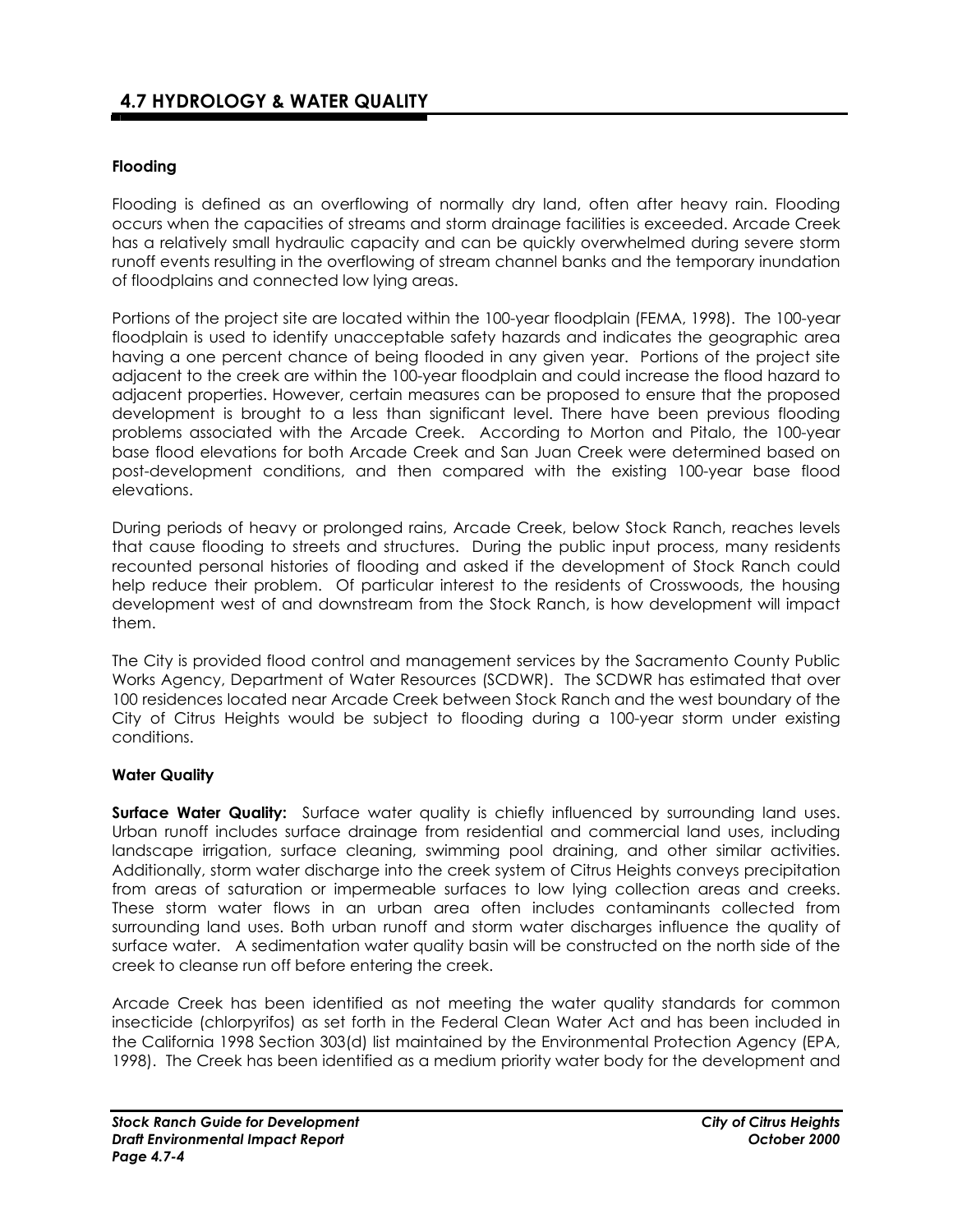implementation of Total Maximum Daily Load (TMDL) standards in order for the creek to achieve water quality standards.

**Groundwater Quality:** Groundwater quality for the City of Citrus Heights has not been comprehensively documented. The City of Citrus Heights is not included in any known regional plume of gross groundwater contamination and groundwater quality is considered to be good in the City. In a conversation (August 21, 2000) with Mr. Bob Churchill, General Manager of Citrus Heights Water District, he indicated that there is nothing in the records to indicate detriment to the ground water quality. He further mentioned that it is not expected that the proposed development will negatively affect ground water quality.

**Water Quality Regulation:**Management of surface and groundwater quality in California is the primary responsibility of the State Water Resources Control Board (SWRCB) and the nine Regional Water Quality Control Boards (RWQCB). The Central Valley RWQCB implements and enforces water quality regulation on a regional basis for the City of Citrus Heights primarily through the issuance of National Pollution Discharge Elimination System (NPDES) permits and waste water discharge requirements.

### **Federal, State, and Local Regulations**

**NPDES Permit:** Water quality is regulated nationally by the Federal Water Pollution Control Act (also called the Clean Water Act [CWA]), which since 1972 regulates the discharge of pollutants to waters of the United States from any point source. In 1987 amendments to the CWA added section 402(p), which established a framework for regulating non-point source storm water discharges under the National Pollutant Discharge Elimination System (NPDES) Program (Phase 1). The Phase I NPDES storm water program regulates storm water discharges from major industrial facilities, large and medium-sized municipal separate storm sewer systems, and construction sites that disturb 5 or more acres of land. In December 1999, the Environmental Protection Agency finalized revisions to the Water Pollution Control Program, implementing the Storm Water Program Phase II Final Rule regulations. The Phase II regulations expand the NPDES storm water program to address storm water discharges from small municipal separate storm sewer systems (those serving less than 100,000 persons) and construction sites that disturb one to five acres of land.

The Stock Ranch project is proposed for an area of approximately 129 acres of land and will be required to obtain the NPDES Permit in order to regulate the discharge of storm water from the development once implemented.

**NPDES General Construction Activities Storm Water Permit Requirements.** The General Construction Activities Storm Water Permit requirements would apply to the Stock Ranch project. In California, the NPDES Storm Water Program is administered by the California Regional Water Quality Control Boards (RWQCB). In the City of Citrus Heights, storm water discharge through the City's municipal system is managed through a joint NPDES Permit with the County of Sacramento and the cities of Sacramento, Folsom and Galt. The joint NPDES permit regulates all wet and dry weather runoff discharge in the County, including the City of Citrus Heights. Management of permit compliance is conducted by the SCDWR. The joint permit requires implementation of a storm water management program including the use of Best Management Practices (BMP).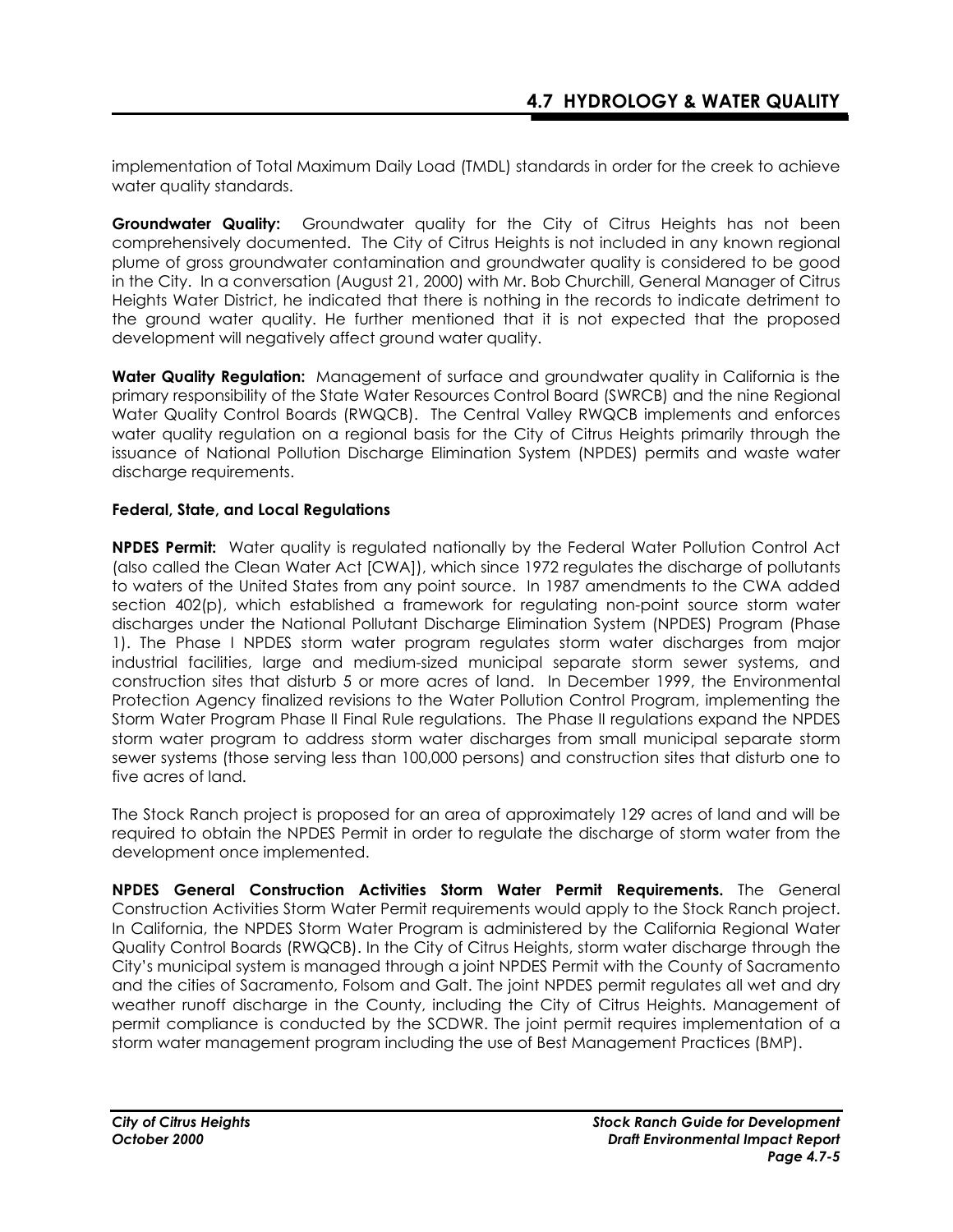Pursuant to the NPDES Storm Water Phase II Final Rule, dated December 8, 1999, discharges of storm water associated with construction activities that result in the disturbance of equal to or greater than one acre of land must apply for coverage under the statewide General Construction Activities Storm Water Permit (General Permit). Construction activity includes, but is not limited to: clearing, grading, excavation, construction of new structures, and reconstruction of existing facilities involving removal and replacement that results in soil disturbance. It is the responsibility of the owner of the land where the construction activity is to occur to obtain a permit prior to site construction.

The owner can obtain coverage under the General Permit by filing a Notice of Intent (NOI) with the State Water Resource Control Board's Division of Water Quality Storm Water Permit Unit. Generally, the site is covered by the General Permit upon filing the NOI and submitting the appropriate annual fee. The NOI must be submitted, and the permit obtained, before construction starts.

In addition to submitting the NOI, the project could be required (at the City's discretion under the terms of the NPDES Permit) to develop and implement a Storm Water Pollution Prevention Plan (SWPPP), and develop and implement a monitoring and reporting plan. The SWPPP could include elements to satisfy some or all of the following objectives:

- 1. To identify pollutant sources that may affect the quality of discharges of storm water associated with construction activity from the construction site;
- 2. To identify, construct, implement, and maintain Best Management Practices (BMPs) to reduce or eliminate pollutants in storm water discharges from the construction site during construction; and
- 3. To develop a maintenance schedule for BMPs installed during construction designed to reduce or eliminate pollutants after construction is completed (post-construction BMPs).

The SWPPP could also include an Erosion and Sediment Control Plan outlining specific practices and controls to prevent against erosion. It is not feasible at this time for the State Water Board to establish numeric effluent limitations for pollutants in storm water discharges. Therefore, the effluent limitations contained in the General Permit are narrative and include the requirement to implement Best Available Technology Economically Achievable (BAT) and Best Conventional Pollutant Control Technology (BCT) consistent with the water quality protection goals and guidelines of the regions Water Quality Control Plan (Basin Plan) developed by the RWQCB.

## **California Department of Fish and Game 1601 Permit**

Sections 1601-1606 of the California Fish and Game Code affect all activities which may substantially divert or obstruct the natural flow, or substantially change the bed, channel, or bank, of any river, stream or lake. Depending on final project plans, a streambed alteration Permit may be required and would be obtained from the Department of Fish and Game.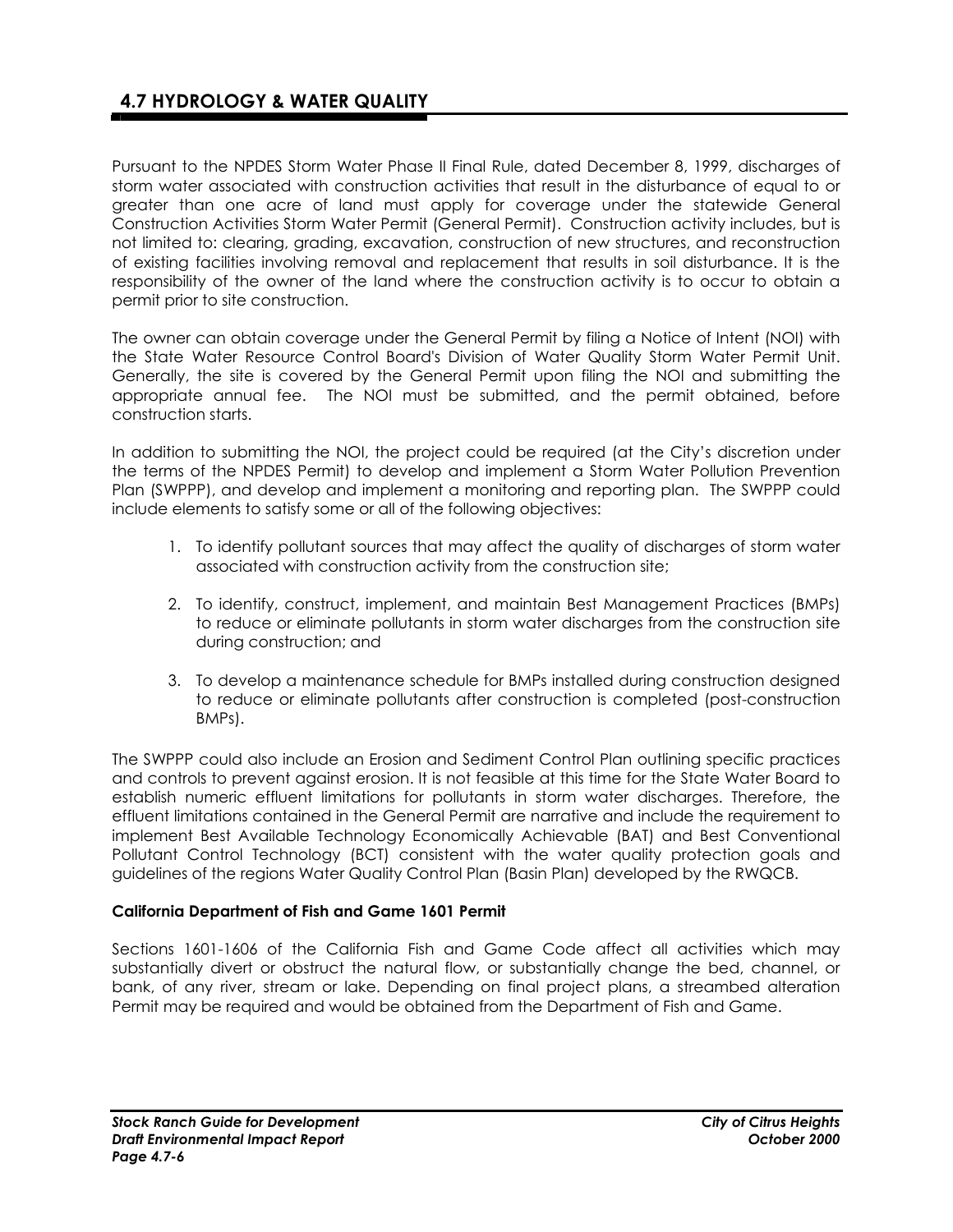## **U.S. Army Corps of Engineers (ACOE)**

Section 404 of the Clean Water Act, *Guidelines for Specification of Disposal Sites for Dredge or Fill Material*, prohibits all discharges of fill material into regulated waters of the United States, unless the discharge constitutes the least environmentally damaging practicable alternative that will achieve the project purpose. The U.S. Army Corps of Engineers is the permitting agency for such activities. If necessary for the project, the ACOE Section 404 permit would likely be granted under an individual permit.

## *4.7.5 PROJECT IMPACTS AND MITIGATION MEASURES*

The proposed project would modify the site land use and runoff conditions. The proposed project would contain up to 590 residential units and up to 570,000 square feet of commercial development. The total drainage area of the project is approximately 109.4 acres. The applicant has proposed constructing stormwater detention and/or storage basins to accommodate run-off water from the site. The estimated amount to be contained from the build out of Stock Ranch is 13.1 acre-feet. Three potential sites for the pond are proposed.

### **Flooding and Increase in peak runoff rates**

**Impact 4.7-1**: Development of the project site will increase the rate of stormwater runoff, which may exacerbate flood conditions. This is considered a potentially significant impact.Note: This impact can be mitigated to an acceptable level. The project includes on-site detention, so no mitigation is needed. *See discussion below.* 

The *City of Citrus Heights Draft General Plan*(2000a) **Policy 48.3** requires that potential flood hazards be evaluated prior to approval of development projects. In keeping with this policy, the flood hazards of the project have been evaluated. HEC-1 water shed modeling reveals that development of the site would increase the peak discharge rate of runoff from the project site. Land use changes in a watershed cause changes to watershed hydrology. Specifically, when impervious surfaces such as rooftops, roads, and driveways are added, the amount of ground surface that would otherwise be available for absorption and infiltration of rainfall is reduced. Consequently, the volume of runoff increases, and the rate at which the runoff flows from the watershed increases. Increased runoff volume and peak discharge rates can create, or exacerbate, downstream drainage problems, increasing flood frequency and duration. In addition, increased peak discharge rates and increased duration of flows (caused by increased runoff volume) can cause, or exacerbate, channel erosion.

Currently, runoff from the Stock Ranch property discharges into the Arcade Creek and San Juan Creek. The peak flow design flows due to the proposed development of the project were calculated using the hydrology standards in the Sacramento City/County Drainage Manual (Volume 2) and the U.S. Army Corps of Engineers HEC-1 water shed modeling program.

The Design Guidelines contained in the Guide acknowledge that the project will require a storm drainage system for collection and release of surface water runoff. In addition, the Drainage Guidelines recognize that the proper detention, conveyance and release of storm water into Arcade Creek is important to avoid additional flooding and to maintain the water quality and aquatic life of Arcade Creek in accordance with the NPDES program. Development Standards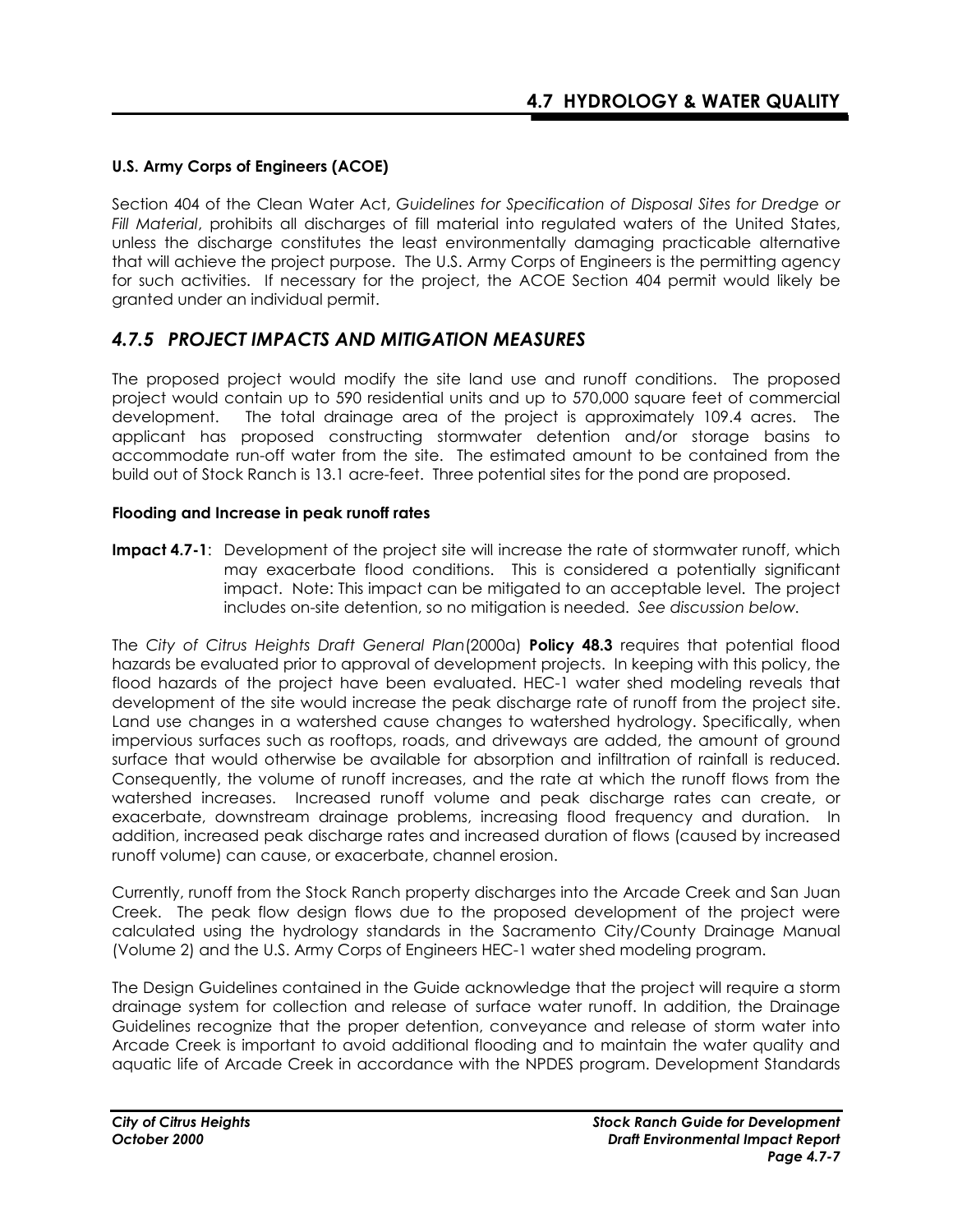for storm water detention/water quality contained in the Guide require that the storm water system be designed in conformance with generally accepted principles of hydrology and hydraulics and the requirements of the County of Sacramento Department of Water Resources and City of Citrus Heights. Specifically, the Design Guidelines direct detention basins to be located in the southwestern and southeastern quadrants of the property in the Auburn Commerce District. These basins shall be designed as integral elements within the overall open space plan. On-site catch basins may be designed as oil and sediment traps. Each inlet will have a minimum 2' deep sump. The outlet is to be fitted with a tee or elbow on the outlet pipe to retain oils. Two 4" diameter weep holes are to be installed on the floor of each catch basin to allow trapped water to slowly percolate into the surrounding soil. Bi-annual clean out of each catch basin is required to remove trapped oils and sediments.

In accordance with the provisions of the Guide, the applicant has proposed two detention basins to mitigate the increase in the base flood elevations. One basin is proposed adjacent the westerly boundary of the site and will provide mitigation for the site run-off from portions of the proposed commercial development north of the Arcade Creek. The second detention basin will be an off-stream detention basin located within the existing flood-plain/open space adjacent to Arcade Creek. The off-stream basin will provide additional storage of floodwaters within the existing flood plain. The detention basins are designed to have a maximum depth of six feet and variable side slopes may permit passive recreational use depending on the location when not flooded as prescribed in the Design Guidelines. Another optional site for a pond is on the east side of the property immediately north of the creek. A large heritage oak tree is located in this area and should be considered for preservation if this site is selected. Increased depths could e considered provided standards in the Guide for Development are followed. The detention basins will be designed to be aesthetically pleasing and to function for a variety of recreational needs (EIP, 2000). The basins measure approximately 2.5 acres each at the surface and have a maximum depth of six feet for total storm water storage of 15.5 acre-feet. Another optional site for a pond is the eastside of the property immediately north of the creek. A large oak tree is located in the area and should be considered if this site is selected. Increased depths could be considered provided standards in the Guide for Development are followed. The capacity of each basin is as shown in **Table 4.7-1** below:

 **Table 4.7-1 Detention Basin Configuration/Capacity** 

|                       | <b>Site Detention Basin</b><br>(For storage of flows originating<br>within study area.) | <b>Off-Stream Storage Basin</b><br>(For storage of flows originating)<br>upstream of study area.) |
|-----------------------|-----------------------------------------------------------------------------------------|---------------------------------------------------------------------------------------------------|
| <b>Basin Capacity</b> | 7.5 ac-ft                                                                               | 8 ac-ft                                                                                           |

Based on the proposed configuration of both a site detention facility and off-stream storage facility, the impact to flow to the Arcade Creek and water surface elevations were evaluated using the HEC-1 and HEC-RAS computer models, respectively. A comparison of computer modeling results between pre-development conditions and post-development conditions that include the proposed detention basins are shown for the 100-year frequency storm in **Tables 4.7- 2** and **4.7-3** respectively.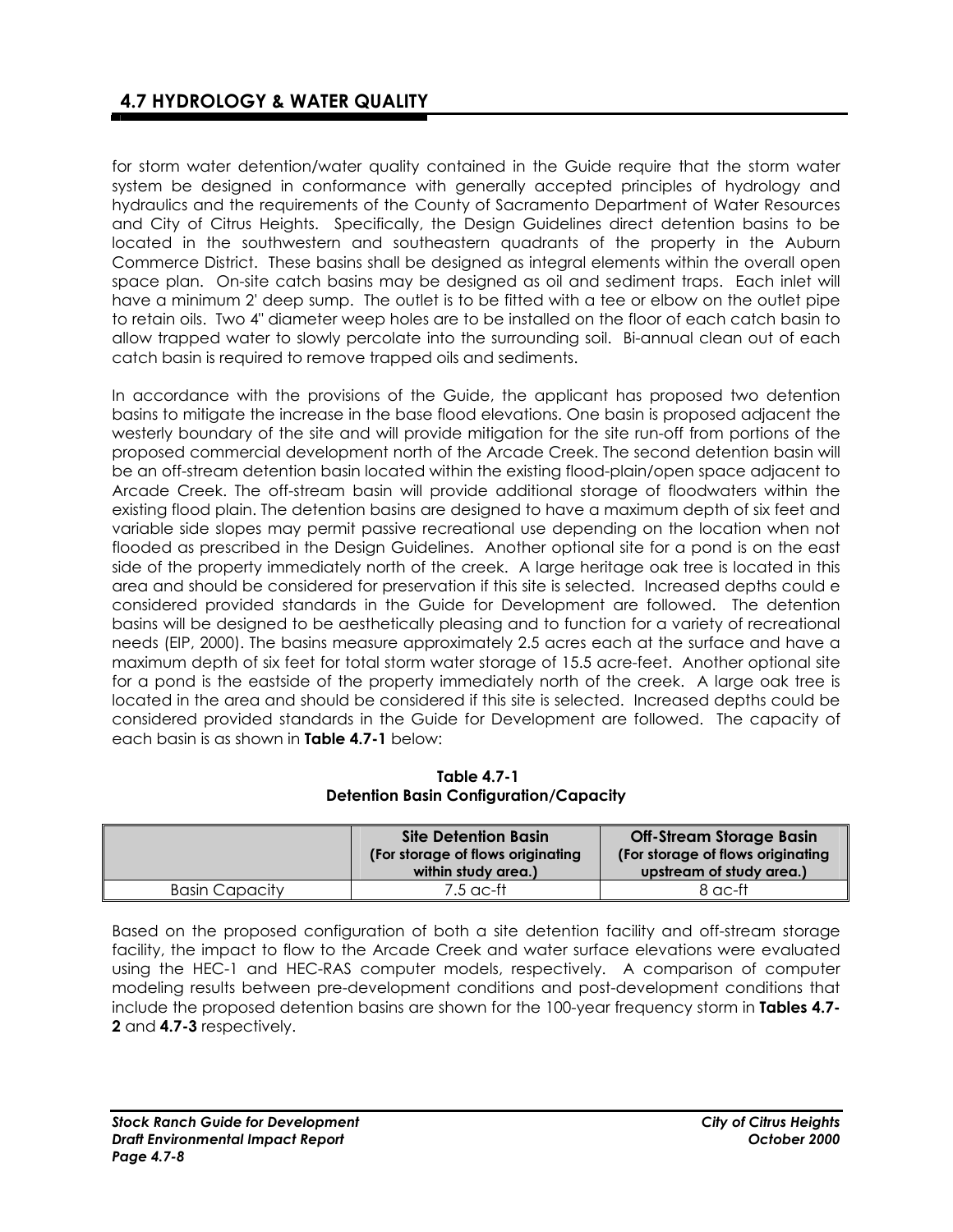| Location          | <b>Pre-Development</b><br>100-year Flow<br>(cfs) | <b>Post-Development</b><br>with Detention<br><b>Facilities</b><br>100-year Flow (cfs) | <b>Difference Pre to Post</b><br>with<br>Detention (cfs) |
|-------------------|--------------------------------------------------|---------------------------------------------------------------------------------------|----------------------------------------------------------|
| Crosswoods        | 2,267                                            | 2,228                                                                                 | $-39$                                                    |
| Cripple Creek     | 3,770                                            | 3,736                                                                                 | $-34$                                                    |
| Greenback Lane    | 3,682                                            | 3,633                                                                                 | $-49$                                                    |
| Garfield/Madison  | 4,502                                            | 4,365                                                                                 | $-137$                                                   |
| Winding Way       | 4,890                                            | 4,741                                                                                 | $-149$                                                   |
| College Oak Drive | 4,974                                            | 4,885                                                                                 | $-89$                                                    |
| Interstate 80     | 5,246                                            | 5,186                                                                                 | -60                                                      |
| Norwood           | 5,581                                            | 5,501                                                                                 | $-79$                                                    |

**Table 4.7-2 Summary of 100-year Flows**

*Source: Morton & Pitalo, 2000.* 

**Table 4.7-3** illustrates that the proposed development of Stock Ranch and configuration of detention facilities will not increase the 100-year water surface elevations in Arcade Creek.

Based on subsequent HEC-1 and HEC RAS Hydrologic and hydraulic evaluations, it was also determined that the proposed detention facilities will serve to slightly decrease the water surface elevations downstream of the proposed development for the 10-year, 25-year, and 50 year frequency storms as shown in **Table 4.7-4**.

| Location          | <b>Pre-Development</b><br>100-year Flow<br>(cfs) | <b>Post-Development with</b><br><b>Detention Facilities 100-</b><br>year Flow (cfs) | Difference Pre to Post<br>with<br>Detention (cfs) |
|-------------------|--------------------------------------------------|-------------------------------------------------------------------------------------|---------------------------------------------------|
| Crosswoods        | 124.86                                           | 124.78                                                                              | $-0.08$                                           |
| Cripple Creek     | 111.12                                           | 111.04                                                                              | $-0.08$                                           |
| Greenback Lane    | 107.62                                           | 107.56                                                                              | $-0.06$                                           |
| Garfield/Madison  | 89.30                                            | 89.09                                                                               | $-0.21$                                           |
| Winding Way       | 79.69                                            | 79.53                                                                               | $-0.16$                                           |
| College Oak Drive | 78.26                                            | 78.13                                                                               | $-0.13$                                           |
| Interstate 80     | 64.07                                            | 64.00                                                                               | $-0.07$                                           |
| Norwood           | 36.49                                            | 36.48                                                                               | $-0.01$                                           |

**Table 4.7-3 Summary of 100-year Water Surface Elevations (WSE)**

*Source: Morton & Pitalo, 2000*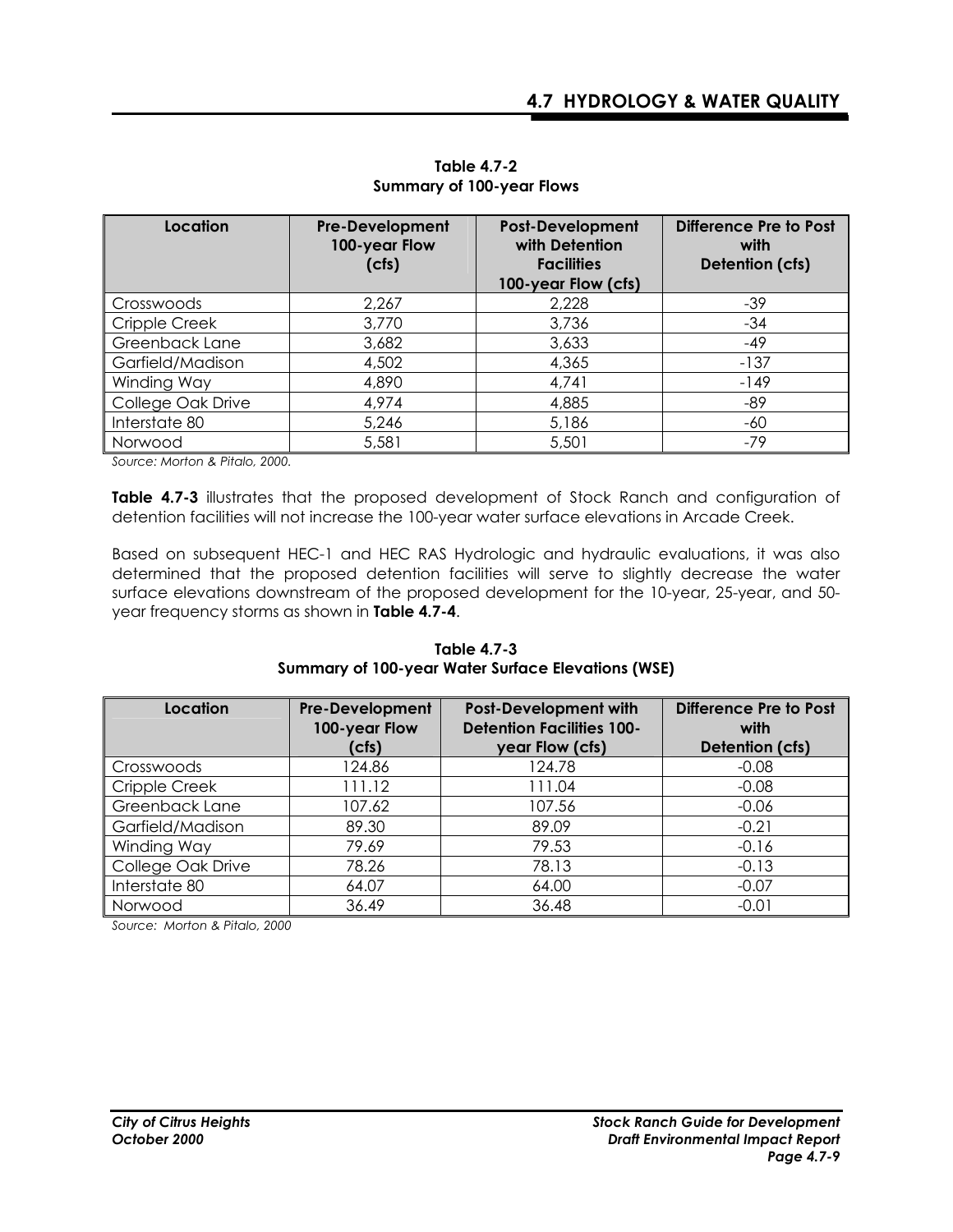| Location        | 10-Year | 25-Year | 50-Year | <b>100-Year</b> |
|-----------------|---------|---------|---------|-----------------|
| Crosswoods      | $-0.11$ | $-0.18$ | $-0.14$ | $-0.08$         |
| Cripple Creek   | $-0.08$ | $-0.13$ | $-0.14$ | $-0.08$         |
| Greenback Ln.   | $-0.07$ | $-0.09$ | $-0.09$ | $-0.06$         |
| Garfield        | $-0.14$ | $-0.07$ | $-0.25$ | $-0.21$         |
| Winding Way     | $-0.10$ | $-0.10$ | $-0.01$ | $-0.16$         |
| College Oak Dr. | $-0.09$ | $-0.09$ | $-0.09$ | $-0.13$         |
| Interstate 80   | $-0.06$ | $-0.06$ | $-0.04$ | $-0.07$         |
| Norwood         | 0.00    | $-0.01$ | $-0.01$ | $-0.01$         |

**Table 4.7-4 Summary of Changes to Water Surface Elevations (WSE) Based on the Proposed Drainage Mitigation** 

*Source: Morton & Pitalo, 2000.* 

With the inclusion of the two (2) proposed basins for detention and storage, the project would implement the specifications of the Guide and thereby mitigate impacts of increased runoff and flooding. As a result, impacts on the Creek watershed as a whole are considered **less than significant**. Further, the project's inclusion of the detention basins supports and is consistent with *the City of Citrus Heights Draft General Plan* **Policy 48.1** - Promote drainage improvements that minimize flooding.

#### **Erosion**

**Impact 4.7-2:** Development of the project site would entail earthwork and grading. Due to the surface soil characteristics (slight to moderate erosion potential) the project site may be subject to erosion during project construction. Project-related alterations in on-site drainage patterns during construction could initiate and increase onsite erosion. This represents a potentially significant impact. *Note: This impact can be mitigated to an acceptable level. See discussion below.* 

Erosion is probable on the project site during construction and as associated with the site drainage system. Soil erosion can cause numerous types of environmental impacts, which could impact the water quality of Arcade Creek and San Juan Creek. Soils can contain nitrogen and phosphorus, which when carried into water bodies can trigger algal blooms. Extensive blooms of algae can reduce water clarity, deplete oxygen concentrations, and create unpleasant odors. Excessive deposition of sediments in stream channels can blanket animals and clog streambeds, degrading aquatic habitat. Increased turbidity due to suspended sediments may also reduce photosynthesis that produces food supply and aquatic habitat. Finally, sediment from project-induced onsite erosion could accumulate in the downstream drainage facilities, which could interfere with flow, aggravating downstream flooding conditions. These impacts associated with erosion and sedimentation are **potentially significant**. *However, as noted below, several feasible options are available to reduce this impact to a less than significant level.*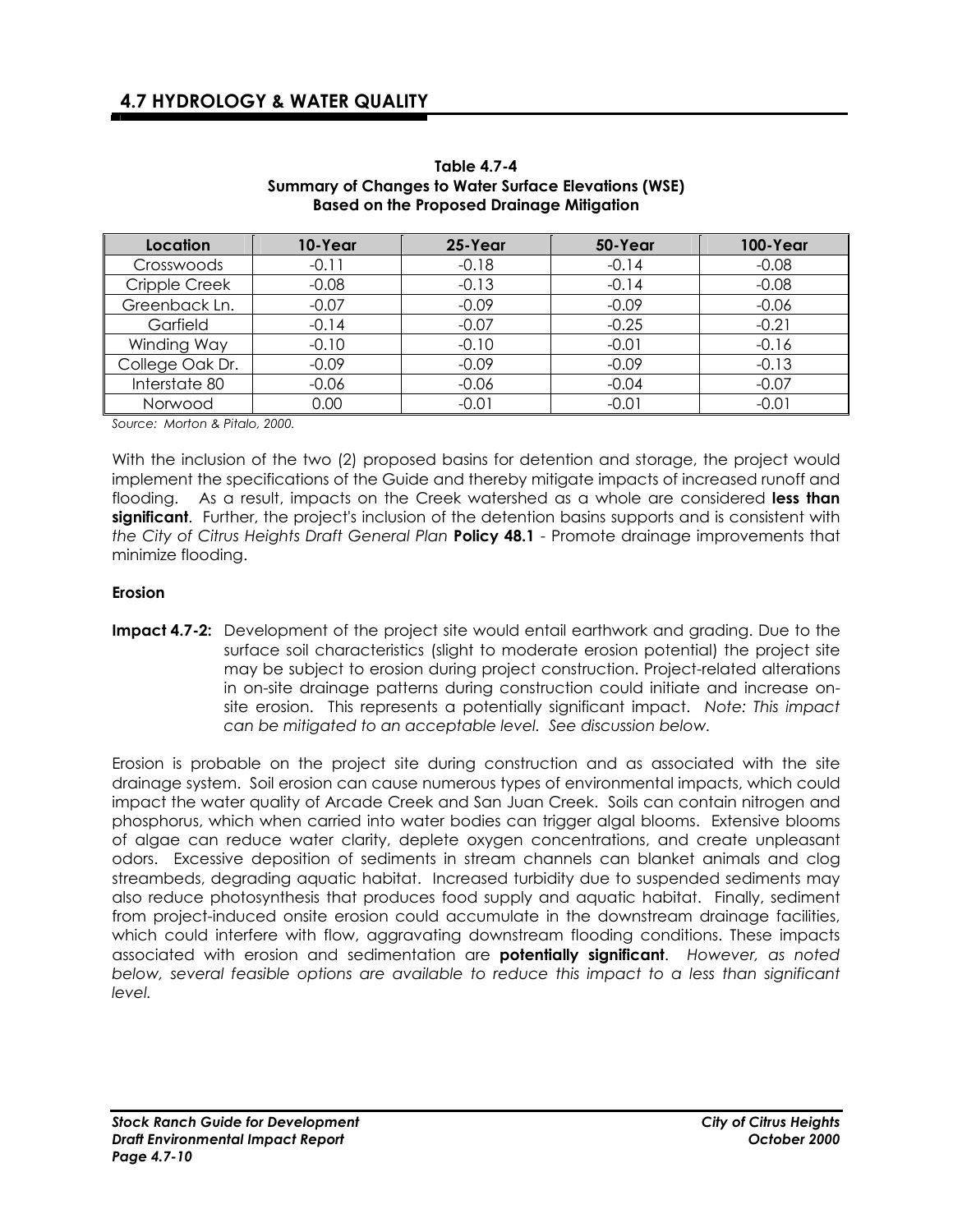### Mitigation Measures

- **MM 4.7-2**: Implementation of the following mitigation measures would reduce constructionrelated erosion and sedimentation impacts to **less-than-significant** levels:
	- 1) The project shall comply with all Phase I NPDES Storm Water regulations for major project construction activities. In particular, the project-grading plan shall include Drainage and Erosion Control Plans to minimize the impacts from erosion and sedimentation during grading. This plan shall conform to all standards adopted by the City of Citrus Heights. This plan shall include at least the following procedures: (a) restricting grading to the dry season; (b) protecting all finished graded slopes from erosion using such techniques as erosion control matting and hydro-seeding; (c) protecting downstream storm drainage inlets from sedimentation; (d) use of silt fencing and hay bales to retain sediment on the project site; (e) use of temporary water conveyance and water diversion structures to eliminate runoff onto the banks of the Creeks; and (f) any other suitable measures outlined by the City Engineer.

Responsibility for Implementation: Applicant Responsibility for Monitoring: City of Citrus Heights

Timing: The applicant shall provide a detailed drainage plan to the City of Citrus Heights demonstrating compliance with this requirement prior to the issuance of any building permits. Monitoring for compliance with the plan shall occur during the construction phase of the project as part of the City's standard inspections associated with grading and building permits.

With implementation of the mitigation measures set forth above, the impacts associated with erosion would be **less-than-significant.** 

### **Water Quality**

**Impact 4.7-3:** The proposed project would increase the amount of non-point source and point source pollutants generated at the site during storm events, impacting the water quality of Arcade Creek, and causing a cumulative water quality impact to the City system. This is a potentially significant impact. *Note: This impact can be mitigated to an acceptable level. See discussion below.*

Development of the site could result in increased non-point source and point-source contamination from common urban sources, construction activity and vehicle use. Changes to the land use of the site, including an increase of impervious surfaces, and an increase in the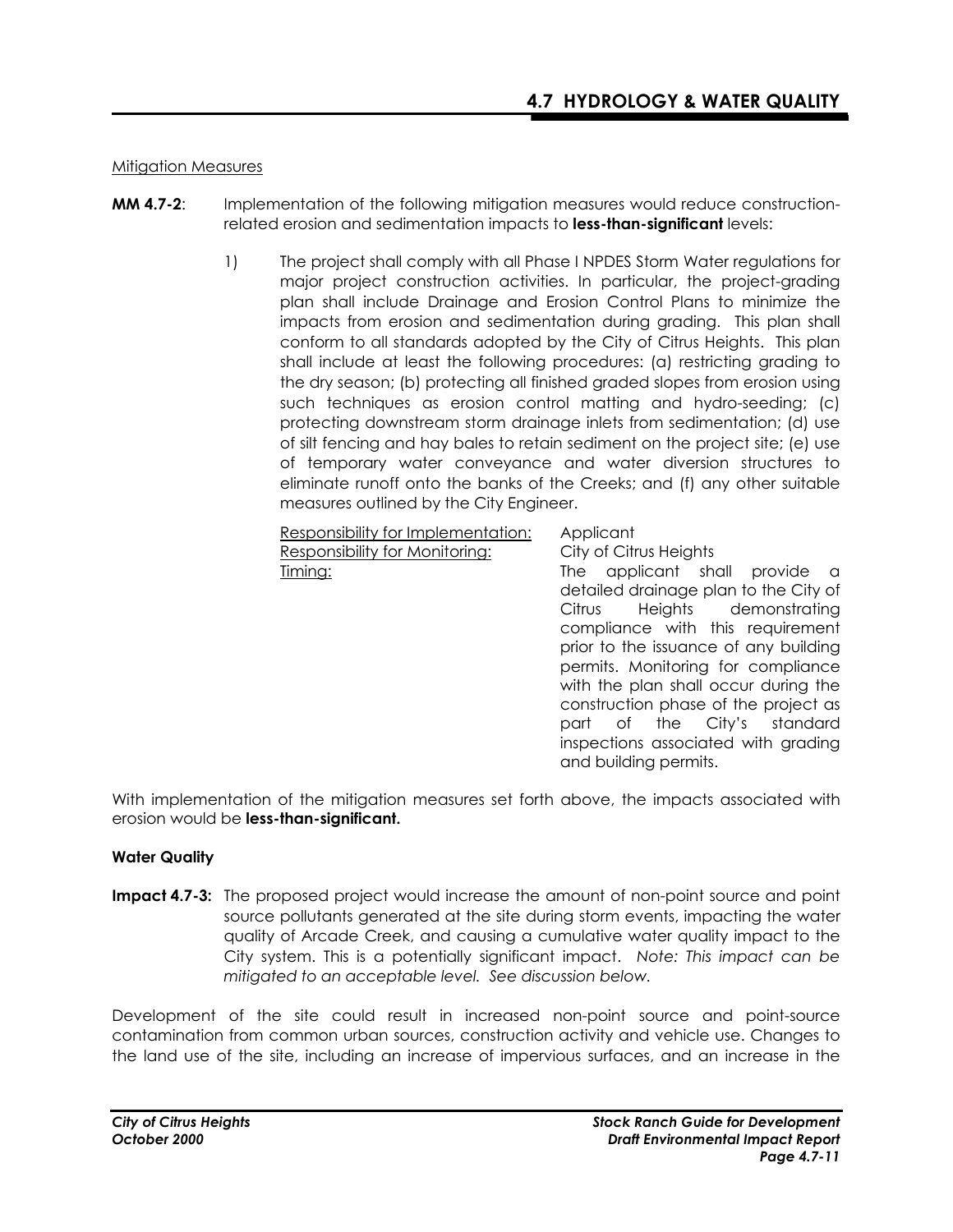amount of vehicular traffic through the site, would increase the amount of non-point source pollutants generated at the project site.

Runoff from residential, commercial and institutional urban uses typically includes sediment, herbicides, pesticides, nutrients from fertilizers, organic debris, coloform, trash, grease, solvents, metals, salts and other contaminants. Runoff from streets and parking lots contains typical urban pollutants including oil, grease, fuel, rubber, heavy metals, solvents, coloform, and trash. Motor vehicle exhausts will generate lead and particulates that could be picked up by runoff and carried into nearby surface water bodies. If unmitigated, these pollutants could enter both Arcade Creek and San Juan Creek and ultimately the Sacramento River. Mitigation Measure

Implementation of the following mitigation measure would further reduce the water qualityrelated pollution impacts associated with development of the site:

- **MM 4.7-3:** 1) Pursuant to NPDES requirements, the applicant shall develop a stormwater pollution prevention plan (SWPPP) for the project site. At a minimum, the SWPPP shall: (a) identify specific types and sources of stormwater pollutants; (b) determine the location and nature of potential impacts; and (c) specify appropriate control measures to eliminate any potentially significant impacts to receiving water quality from stormwater runoff. Control measures should include use of grassed swales or vegetated buffer strips, street sweeping of the entrance driveway during the summer months when traffic is greatest, and other design or source control management practices, as appropriate, to mitigate potential water quality effects.
	- 2) On-site detention facilities and/or a catch basin filtration system designed to adsorb oil and grease, petroleum hydrocarbons and heavy metals shall be installed to settle and capture pollutants to an acceptable degree before they are carried into the Creek system. The design for these facilities and/or systems shall be reviewed and approved by the City of Citrus Heights Public Works Department to comply with the requirements of the City's NPDES Permit. The applicant shall be required to implement a regular maintenance schedule for such facilities, subject to City review and inspection, or the applicant shall hire a service to carry out such maintenance. Maintenance shall include periodic removal of accumulated sediments and/or flushing of systems

| Responsibility for Implementation: | Applicant                                 |
|------------------------------------|-------------------------------------------|
| Responsibility for Monitoring:     | City of Citrus Heights                    |
| Timing:                            | 1: One-time Action) The applicant shall   |
|                                    | provide a detailed water quality control  |
|                                    | plan to the City of Citrus Heights        |
|                                    | demonstrating compliance with this        |
|                                    | requirement prior to the issuance of any  |
|                                    | building permits. 2: Ongoing Action). The |
|                                    | applicant shall provide for long-term     |